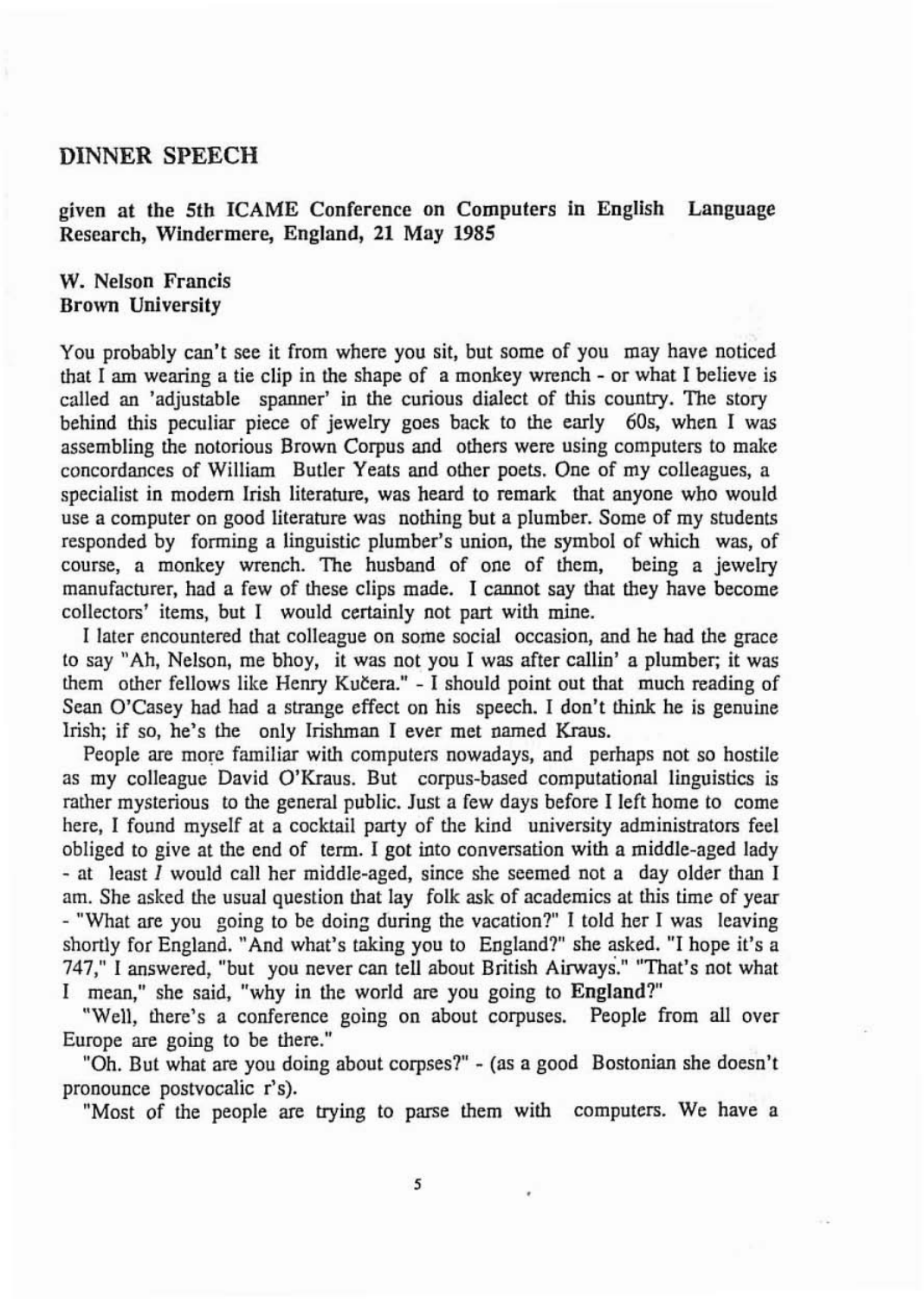standard one at Brown."

"Oh, dear. Will you be taking it with you?"

"No, only my wife. They have our corpus there already. The British have made a replica of it."

"Isn't that what they call cloning?"

"Not exactly - cloning means making an exact duplicate. Their corpus is not exactly like ours, because it's British, you see. Whenever we say 'monkey wrench' they say 'adjustable spanner'."

"How odd. But what do you mean by passlng it?"

"Well, before you can parse it, you have to segment it. That's pretty hard to do with a computer. But at Brown we have a very sharp hacker to help with that name of Andy Mackie."

"That's a funny name for a hatchet. But why can't you leave the poor dead corpse in peace?"

"Oh, our corpus isn't dead, it's still living. Or at least it was in 1961 when we collected it."

At that the lady gasped, gave me a frigthened look, and said "Excuse me, I think I need another drink"

"Why don't you let me get it for you?" I offered, politely. But within seconds she had disappeared into the crowd around the bar.

Not long afterward, I saw this same lady talking to my wife. From the way they were looking at me I was sure they were talking about me. **As** soon as I could I got Nearlene into a corner and asked what the lady had been saying.

"Well," said Nearlene, "she asked me if I knew you. When I said I knew you pretty well, she said "I think there's something wrong with him!"

"I often feel that way too," Nearlene responded.

"He told me he was going to a convention in England where they were all going to chop up this corpse and pass the pieces around. And the corpse isn't even dead!"

"Yes," said Nearlene, "they do that sort of thing all the time. That's why they're called computational linguists."

So here we all are, to talk about our ghoulish hobby. By the way, **1** would like to make a correction to a remark last evening implying that the origin of this disorganized organization occurred near the fish market in Bergen in April of 1979. I should point out that the origin was two years earlier in the English Department at Oslo. There were five charter members, four of whom are here tonight - Stig Johansson, Geoff Leech, Jan Svartvik, and myself. The fifth, Jostein Hauge, could not be here but has sent his deputy, Knut Hofland. On that occasion was formed the International Computer Archive of Modem English or acronymically ICAME. From that grew the first congregation in Bergen, which was not as widely heralded as it might have been because the nuclear mishap at Three Mile Island crowded us off the front pages. Perhaps if Ronald Reagan and

6